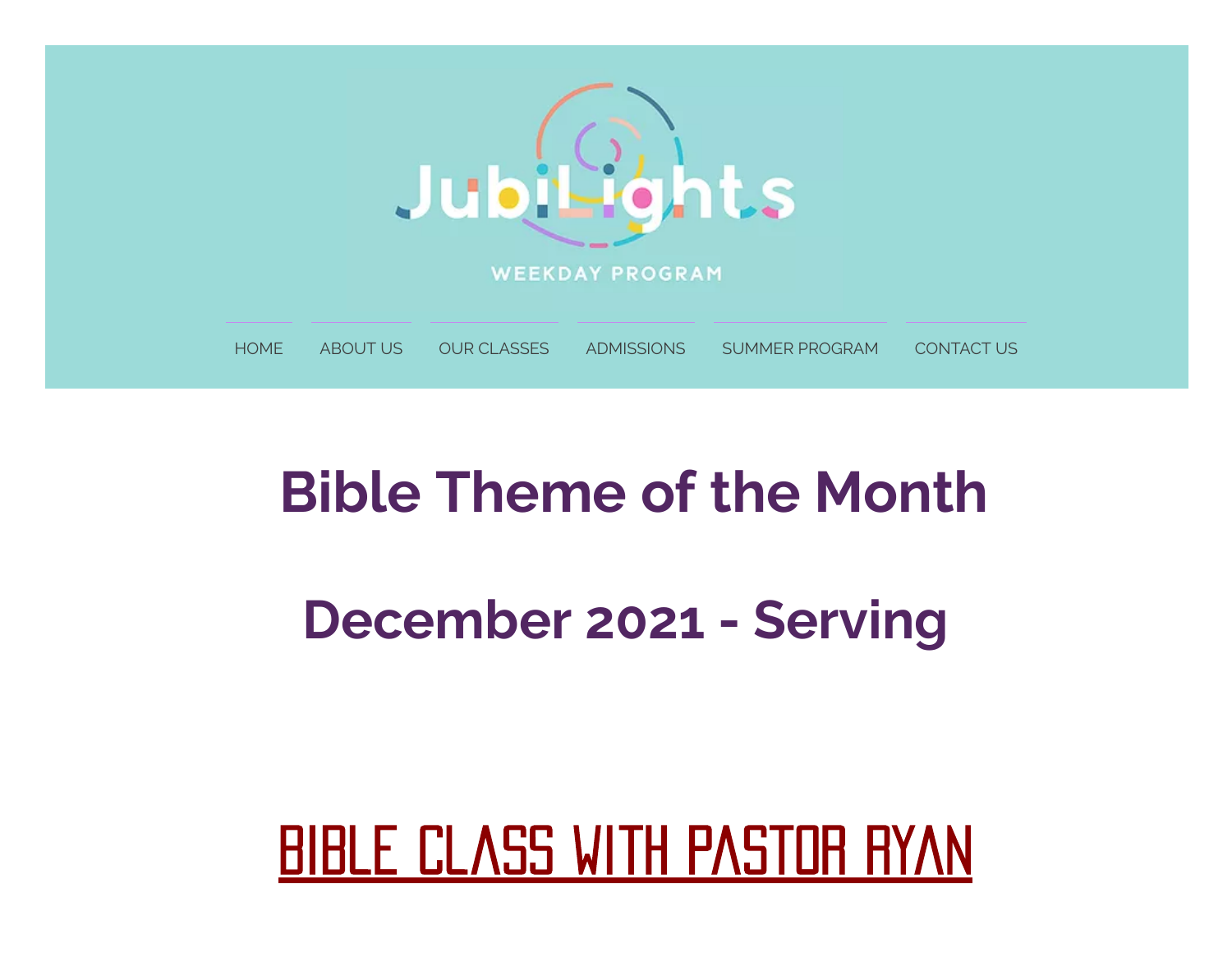#### Mark 10:45 (NIV) - For even the son of man did not come to be served, but to serve, and give his life as a ransom for many.

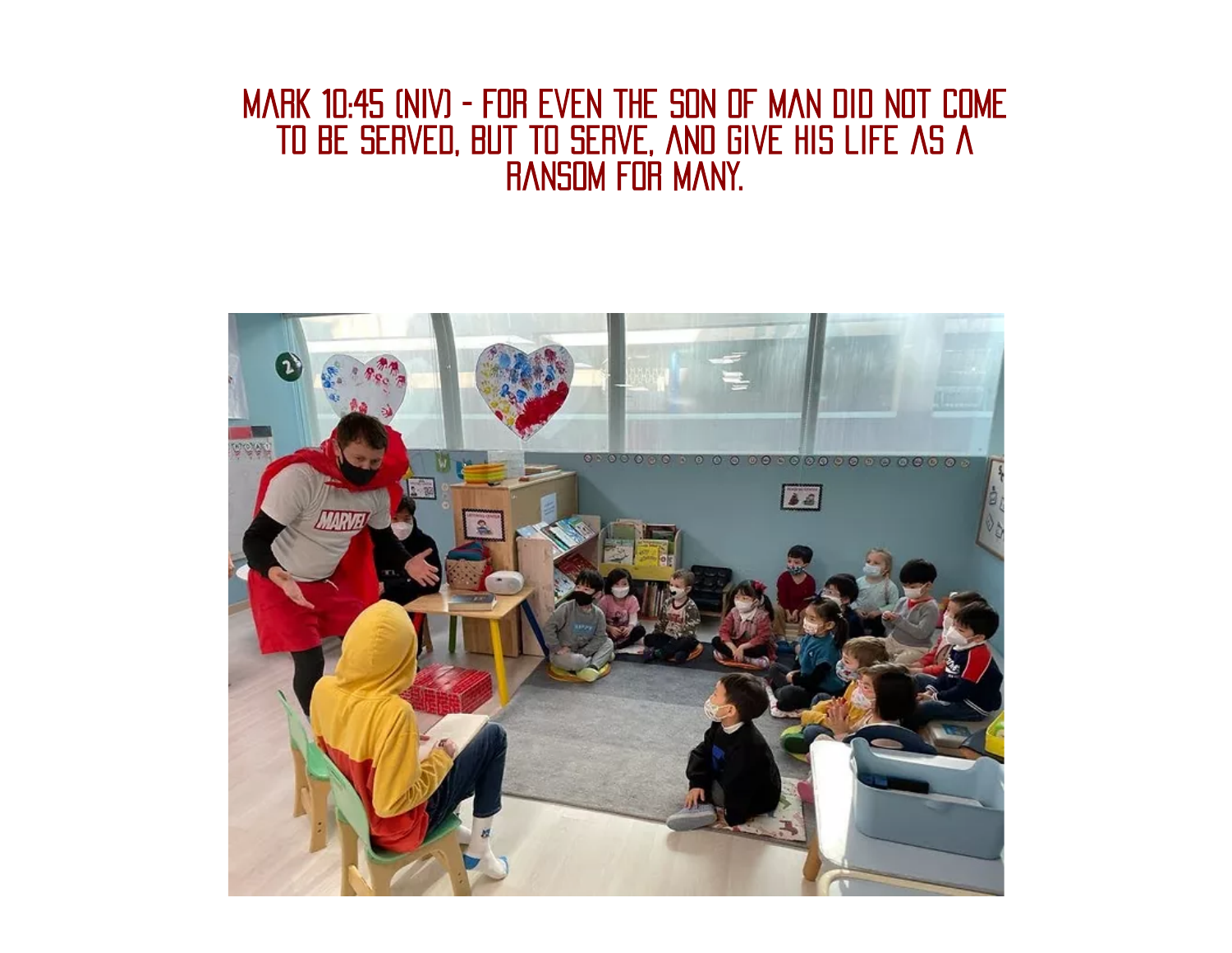Thank you Pastor Ryan, for teaching us about what it means to serve. jesus is the ultimate example of serving as he showed us how to put others before ourselves by dying for us all on the cross. we cannot truly serve unless we know how to put others first.

# **Chapel with Pastor Dave**

Coming Soon in 2022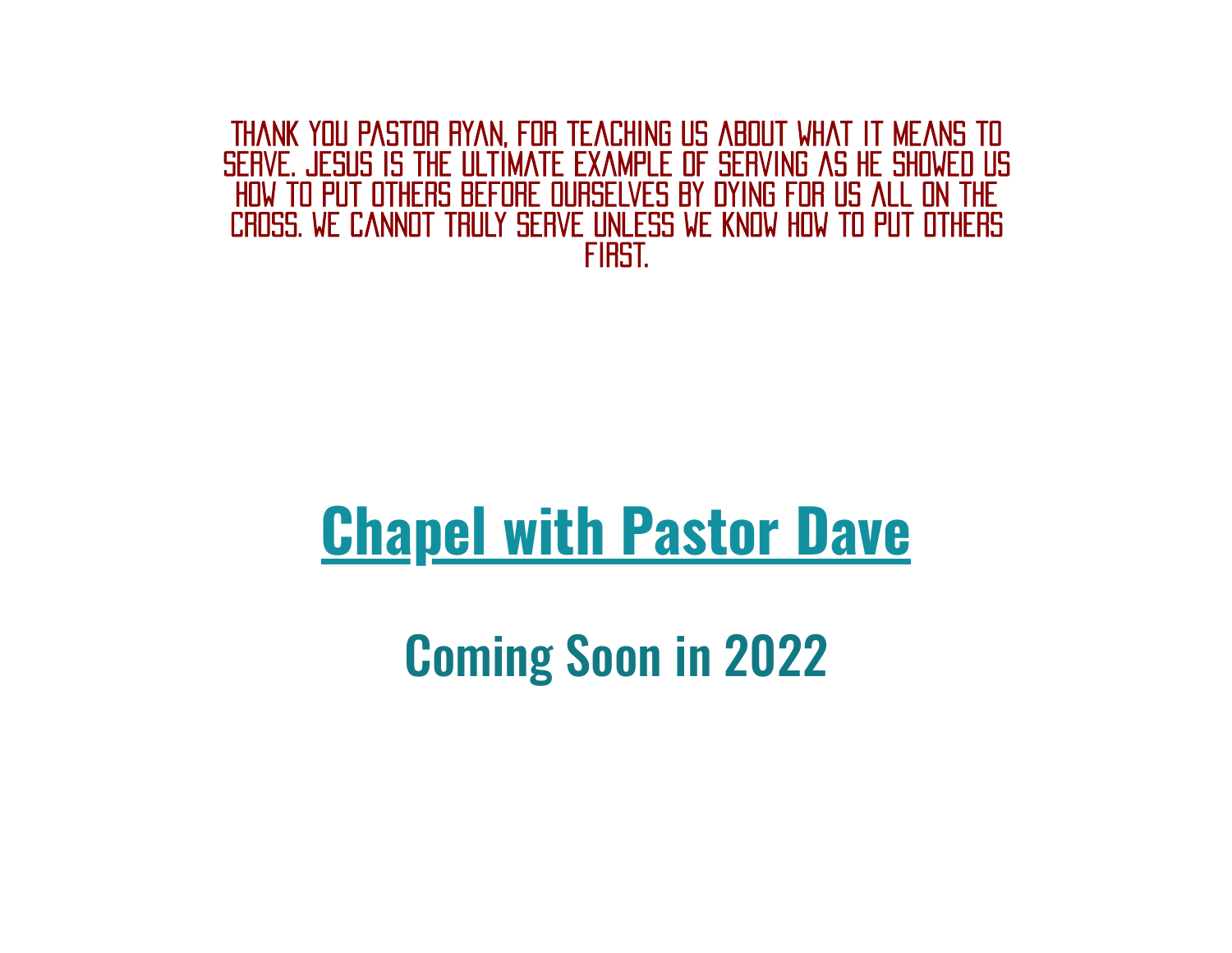### Fall 2021 Bible Themes

To view [August](https://494a09f4-585f-4f63-9af9-13ebe983eb1e.filesusr.com/ugd/1a8181_744a42bea60049548185ed8726652a40.pdf) 2021 Bible Theme of the Month, click here.

To view [September](https://494a09f4-585f-4f63-9af9-13ebe983eb1e.filesusr.com/ugd/1a8181_ae2215a92c494ff0bdde0e91e7095f4a.pdf) 2021 Bible Theme of the Month, click here.

To view [October](https://494a09f4-585f-4f63-9af9-13ebe983eb1e.filesusr.com/ugd/1a8181_9fee79a3f4554adba987e8572f567713.pdf) 2021 Bible Theme of the Month, click here.

To view [November](https://494a09f4-585f-4f63-9af9-13ebe983eb1e.filesusr.com/ugd/1a8181_47578835c6574f27a68983cc3daeed6d.pdf) 2021 Bible Theme of the Month, click here.

## Spring 2021 Bible Themes

To view March 2021 Bible [Theme](https://494a09f4-585f-4f63-9af9-13ebe983eb1e.filesusr.com/ugd/1a8181_a9edf8045ae9460187ccc2e908ba66ca.pdf) of the Month, click here.

To view April 2021 Bible [Theme](https://494a09f4-585f-4f63-9af9-13ebe983eb1e.filesusr.com/ugd/1a8181_8843c1ae02984af9a2592d57e7b52c92.pdf) of the Month, click here.